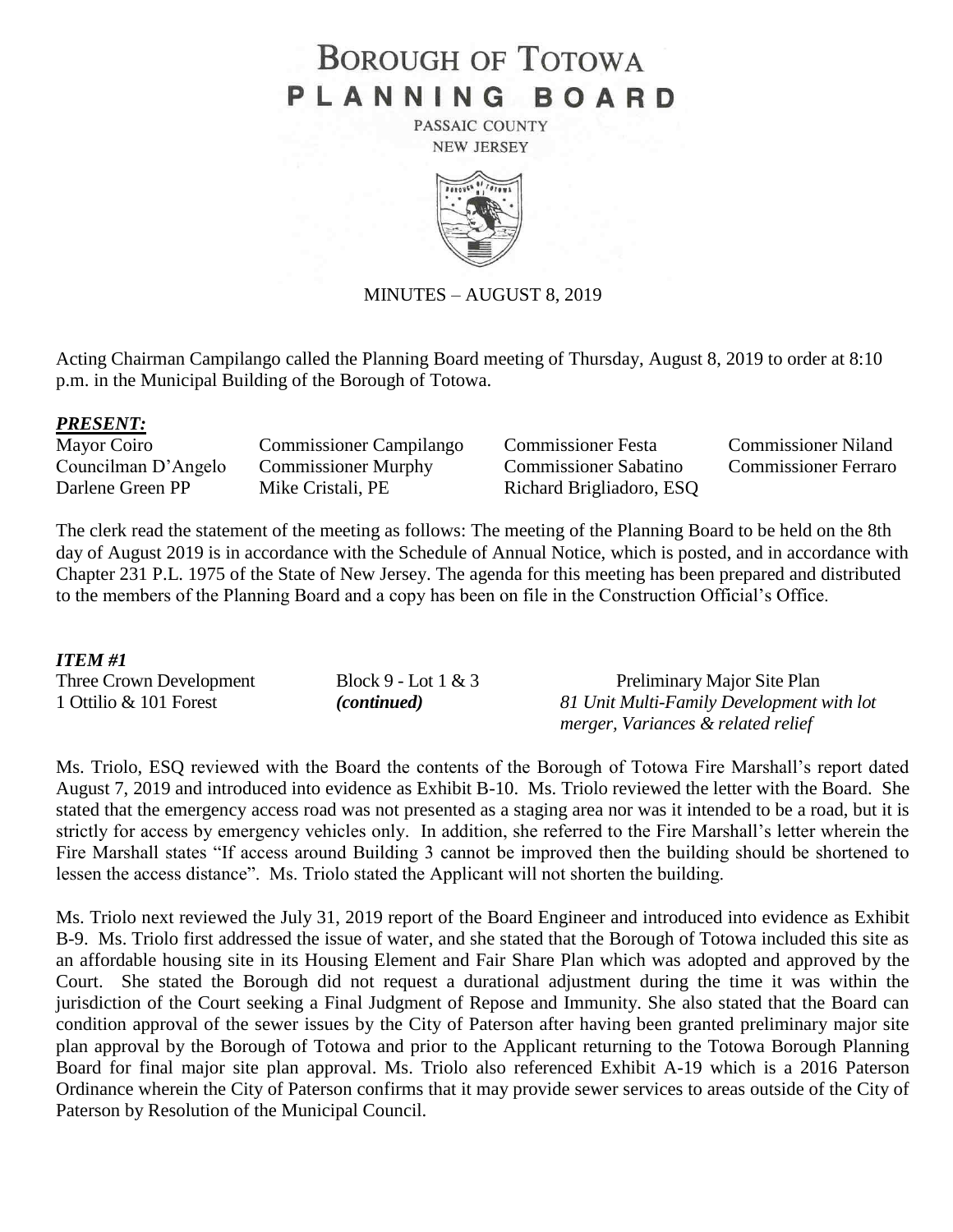Ms. Triolo also indicated that the Applicant needs street opening permits for sewer and stormwater from the City of Paterson. Ms. Triolo once again reiterated that the Applicant will not file an application with the City of Paterson with a plan involving stormwater and sanitary sewer unless and until the Applicant receives preliminary major site plan approval from the Borough of Totowa Planning Board.

The next matter addressed was in regard to grading and stabilization of the 2:1 slope. The Applicant is proposing vegetation instead of a tiered wall. Ms. Triolo stated the tiered wall is not a mandatory condition or requirement of the Ordinance. She also stated that tiered or terraced walls cause maintenance issues and safety issues. Ms. Triolo also stated that vegetative stabilization of the steep slope with a wildflower mix is a suitable way to address the stabilization of the steep slope.

Testifying on behalf of the Applicant was Kiersten Osterkorn. She confirmed that as part of a June 3, 2019 submission from her office it also included a soil report prepared by Dynamic Engineering. She also reviewed with the Board the substance of a meeting that she attended with the Totowa Borough Construction Code Official, Totowa Borough Planning Board Engineer and Totowa Borough Fire Official. In regard to the access gate for the emergency road, she testified there would be a locked gate with a chain. She also reviewed the vegetative plantings for slope stabilization. She represented that it would be wildflower mix. She also indicated that vegetative stabilization would work better than a tiered wall. In regard to the 15 percent slope of the emergency drive, she stated that she evaluated other public roads in the Borough of Totowa some of which had a slope of between 12 percent and 16 percent. Therefore, she concluded that a 15 percent slope for an emergency access drive is supportable.

Ms. Osterkorn also stated that with respect to any discrepancy between the architectural renderings and the engineering plans as to grading, the engineering plans would control and the engineering plans would be what the grades would be based off of. With respect to access to the buildings, Ms. Osterkorn stated that the proposed accessway design is compliant with Residential Site Improvement Standards (RSIS). Ms. Osterkorn also testified that some Paterson residents have physical encroachments onto the Applicant's property consisting of fences, walls and shrubbery. Ms. Osterkorn stated that it is not the Applicant's intention to require the Paterson residents to remove the encroachments. She next addressed the height of the turnaround wall which is at 17 feet and is characterized as being required due to the topography of the site.

Ms. Osterkorn also addressed the relocation of the water line. She stated that the water line is relocated to the east side and only in the flag stem do they encroach into the setback. She also indicated that the Applicant would minimize tree removal in this area of the site. Furthermore, she represented that the access to the Borough water tank in this area of the site would not be behind anyone's house. As a result, she stated that the water line coming down from the stem is the farthest that they can go away from any neighbors. Hence, she opined as to the water line this is very conservative plan with respect to disturbance in the buffer area.

With respect to snow removal, the Applicant stipulated that they will consent to a condition if the area cannot hold the snow then the snow will not be put into any parking spaces and the Applicant would remove the snow from the site. The Applicant also confirmed that there were a total of 18 affordable housing units with a breakdown as follows: Building 1 will have five two-bedroom units and one three-bedroom unit; Building 2 will have five two-bedroom units and one three-bedroom unit; and Building 3 will have four two-bedroom units and two three-bedroom units.

The next witness to testify on behalf of the Applicant was Craig Eich, P.E., a licensed professional engineer in the State of New Jersey. Mr. Eich stated that he attended the meeting between the Applicant's representatives and the Board's professionals and Borough staff. Mr. Eich testified that he has participated in numerous development projects where a vegetative plan was utilized for slope stabilization. He stated that the steep slope stabilization is for slopes 2:1 and the vegetative mix is a wildflower mix. He also reviewed with the Board a photograph of the slope which he stated was in Mt. Arlington and is a 2:1 slope.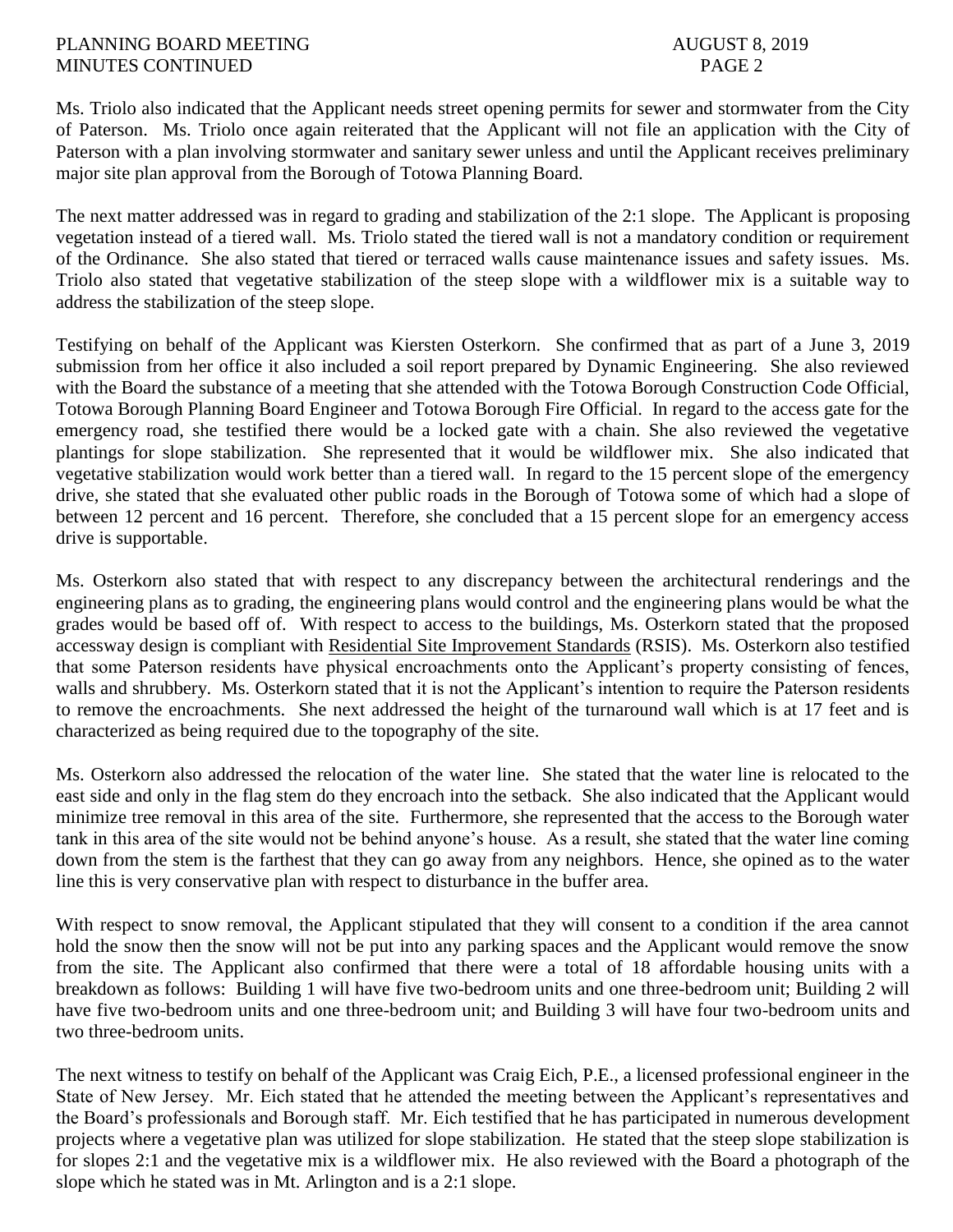Mr. Eich testified that the photograph of the steep slope which is stabilized by vegetation was included as a submission to the Board as part of a July 24, 2019 letter from Kiersten Osterkorn. The next witness on behalf of the Applicant was James Woods, P.E., a licensed Professional Engineer in the State of New Jersey.

Mr. Woods testified that he attended the July 9, 2019 meeting with the Board professionals and Borough staff along with the Applicant's professionals. He stated the Cultec drainage system was discussed and that the Borough of Totowa Construction Code Official was both familiar with and satisfied with the system.

A motion was offered by Commissioner Campilango and seconded by Commissioner Festa to open the meeting up to members of the public.

## All In Favor

Neil DiDio, 62 Sterling Terrace, addressed the Board and stated that the proposed buildings are too large. Mr. DiDio stated that if a fire occurred on the site, he was concerned about the response time for a fire truck to get to this site from the Borough of Totowa. In addition, he felt that access to the site by fire and emergency vehicles would be an issue. He characterized the issue as a public safety issue.

Robert Sendewicz, 1 Hamilton Trail, characterized the project as being an ugly project.

A motion was offered by Commissioner Campilango and seconded by Commissioner Festa to close the meeting to members of the public.

All In Favor

After a discussion, a motion was offered by Commissioner Campilango and seconded by Commissioner Ferraro to deny the preliminary major site plan approval, ancillary "c" variance relief, design waiver relief and lot merger as presented.

Eight Agreed on a Roll Call Vote …….8-0

# *ITEM #2*

| Laurel Grove Cemetery | <b>Block 119 - Lot 2</b> | Preliminary & Final Site Plan |
|-----------------------|--------------------------|-------------------------------|
| 295 Totowa Road       | $\epsilon$ carried)      | Mausoleum                     |

Mr. Anthony Fiorello, Attorney for the applicant and Mr. Lobosco, Superintendent, appeared requesting approval to construct a fourth mausoleum on this site. The Applicant conducts cemetery operations on a large 358.05-acre tract. Counsel for the Applicant further recited a history of approvals relative to mausoleums constructed on the site. Thus, the Applicant now proposes to construct a fourth mausoleum, which like the prior three mausoleums will be utilized to inter decedents.

Mr. Lobosco testified that the proposed new mausoleum structure will be located behind the current office building and will be set back significantly from Totowa Road. The mausoleum will contain 896 crypts and there will also be a chapel inside. The crypts will be built internal and external. Mr. Lobosco testified that the office building is utilized for administrative purposes and sales.

In the area directly behind the office building is a parking area. The Applicant proposes to construct the mausoleum behind that parking area. Mr. Lobosco testified that the hours of operation for the cemetery are 8 a.m. to 5 p.m. with expanded hours during the summertime to approximately 7 p.m. The Applicant also represented that there will be no significant impact regarding traffic with people visiting their interred loved ones primarily on weekends and holidays.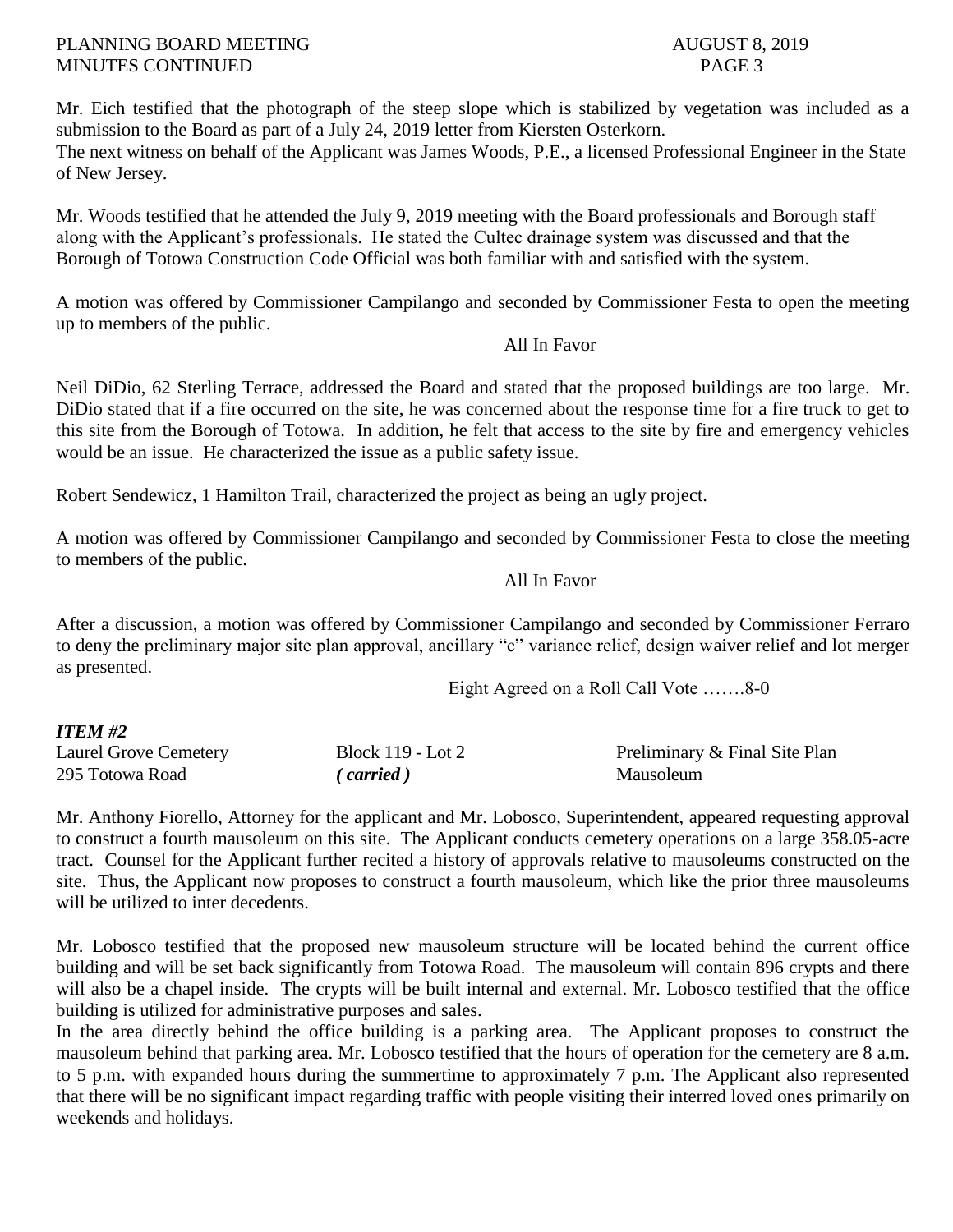The proposed mausoleum building is approximately 5,751 square feet in area. The mausoleum is set back a distance of approximately 74 feet from property identified as Block 117, Lot 54 and located at 26 Dewey Avenue. The setback from the other corner of the building is approximately 95.8 feet from the property line of as property identified as Block 117, Lot 55 and located at 20-22 Dewey Avenue.

A motion was offered by Commissioner Campilango and seconded by Commissioner Festa to open the public portion of the meeting.

All agreed …….. 8-0

Dimovska Sidorski who resides at 20-22 Dewey Avenue. Ms. Sidorski had questions regarding the building setback from her property. Ms. Sidorski also asked if the Applicant could add more landscaping to provide screening as well as to enhance the buffer between her property and the Applicant's property. Mr. Lobosco agreed to enhance the landscape buffer between the cemetery property and the adjoining property located at 20-22 Dewey Avenue.

Mr. Albert Lopez, a resident of 208 Dewey Avenue, addressed the Board. Mr. Lopez had a similar request to increase the vegetation and buffer in the area of his house. However, it was estimated that his house would be located a minimum of 500 feet to a maximum of 1,000 feet away from the proposed mausoleum. Mr. Lobosco stated it would not be feasible to add a fence or landscaping behind Mr. Lopez's house.

A motion was offered by Commissioner Campilango and seconded by Commissioner Festa to close the public portion of the meeting.

All agreed …….. 8-0

A motion was offered by Commissioner Festa and seconded by Commissioner Murphy to approve the Preliminary & Final site plan as presented. This approval is subject to and contingent upon the following conditions and will be memorialized in a Resolution at a future date:

- 1. The granting of this application is subject to and conditioned upon Hudson, Essex and Passaic Soil Conservation District approval, if required. The granting of this application is subject to and conditioned upon Passaic County Planning Board approval, if required.
- 2. The granting of this application is subject to and conditioned upon the Applicant complying with any and all regulations of the Totowa Borough Board of Health with respect to entombment in the proposed new mausoleum.
- 3. The granting of this application is subject to and conditioned upon the Applicant adding more landscaping and more screening to improve the vegetative buffer between the Applicant's property and the residential property located at 20-22 Dewey Avenue, Totowa, New Jersey and identified as Block 117, Lot 55 on the tax assessment map of the Borough of Totowa. The nature and extent of the increase in landscaping shall be subject to the review and approval of the Board Engineer.
- 4. All terms and conditions of the Board's previous approvals, except as satisfied and not in conflict with this approval.

Eight agreed to a roll call vote… 8-0

| <i>ITEM #3</i>            |                  |                    |
|---------------------------|------------------|--------------------|
| CAI Hong Enterprises Inc. | Block 92 - Lot 6 | Minor Site Plan    |
| 60A-B Commerce Way        |                  | Certificate of Use |

Mr. Michael J. Sweeney, Esq. appeared requesting the approval for occupancy of approximately 13,823 sq. ft. of space to operate a books, magazines, and pamphlets, binding business operation. The anticipated hours of operation will be primarily Monday through Friday from 7:30 a.m. to 5:30 p.m. and there will be approximately 15 to 20 employees on-site during the first year of occupancy.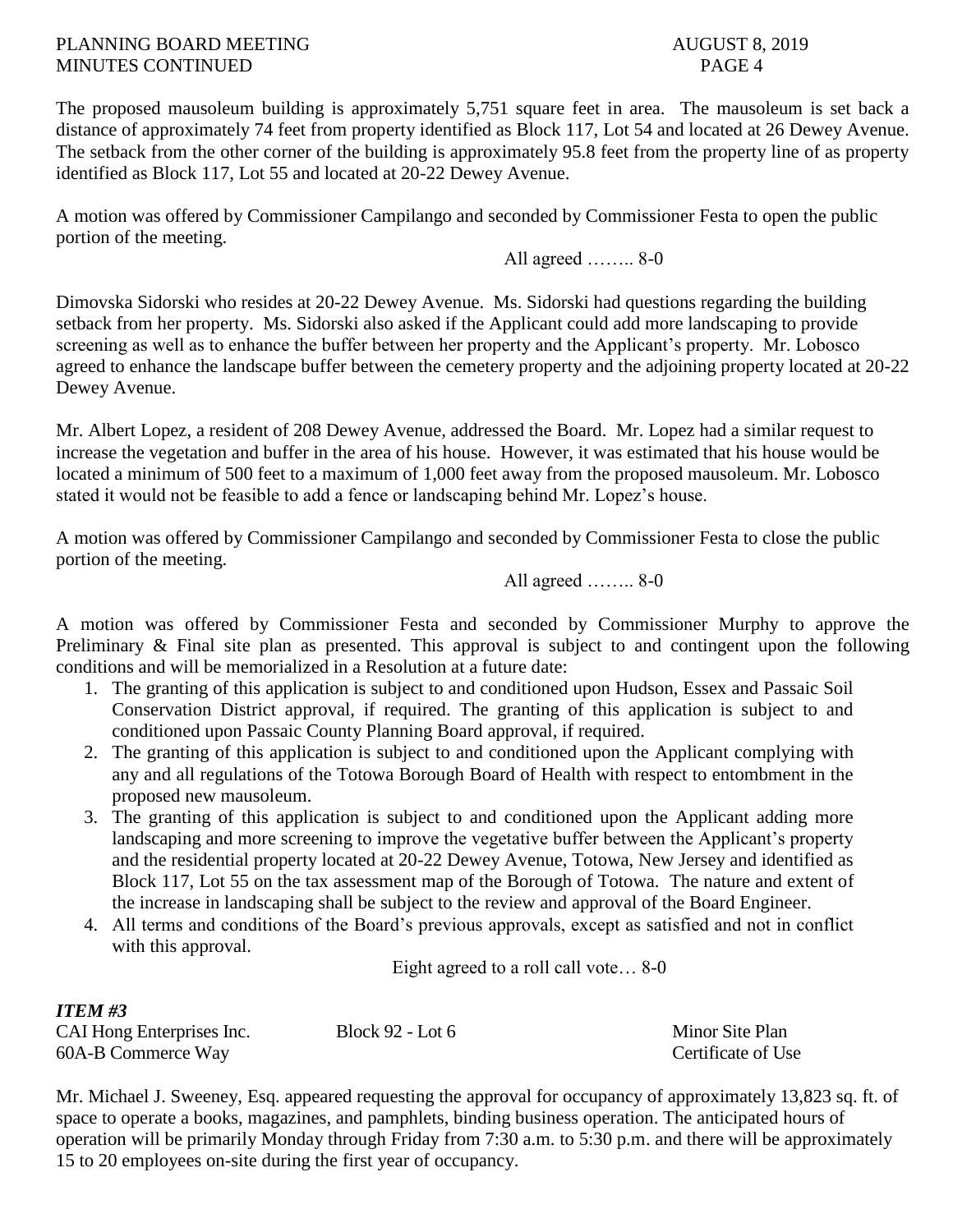Mr. Hans He testified that he is the General Manager of Cai Hong Enterprises, Inc. Mr. He testified that the Applicant operates an existing facility in Wayne, New Jersey. Printing of materials will be done at the Wayne location. Upon delivery to the premises, the printed materials will first be cut to size.

The materials will then be mechanically folded into book or pamphlet form. The book/magazine/pamphlets will then be bound by one of two methods. One called saddle stitching consists of two or three staples along the spine of the book or pamphlet depending on its size. The other, called perfect binding, is for thick books and consists of the application of a thin layer of glue along the spine of the book/pamphlet before the cover is affixed thereto.

This letter process entails the heating up of a tray of glue (about one pound) before it is applied, but which quickly re-solidifies, insuring that there is no waste. Once the book/pamphlets have been bound, they are trimmed into the sizes and bundled into appropriate quantities to be shipped out to the Applicant's customers mainly throughout the New York/New Jersey metropolitan region. The Applicant regularly uses 16 to 18 foot trucks for its deliveries.

The premises will be minimally staffed during the early evening hours to accept any deliveries or printed materials to be bound. However, during its peak season which is primarily August through February, the Applicant will likely add evening shifts and perhaps weekend hours to meet its customers' needs. Mr. He represented that during the overnight hours there would be approximately 15 employees on-site. Mr. He also represented that the noise from the machines could not be heard outside the building. The Applicant will occupy approximately 13,823 square feet of space at this location. In regard to signage, the Applicant proposes a sign 12 inches by 45 inches which shall be located above the glass portion above the entrance door to the suite.

A motion was offered by Commissioner Festa and seconded by Commissioner Murphy to approve the minor site plan as presented. This approval is subject to and contingent upon the following conditions and will be memorialized in a Resolution at a future date:

- 1. The construction of internal partitions, exits, entrances and fire safety devices are subject to and require the approval of the fire sub-code official, the fire inspector and the building inspector.
- 2. The applicant will supply the Chief of Police with an emergency contact list and will also obtain the approval of the Police Chief in regards to all alarms and security devices.
- 3. There will be no outside storage of equipment or materials.

Eight agreed to a roll call vote… 8-0

# *ITEM #4*

| Shivaya Rehabilitation Inc. | Block 166.04 - Lot 1 | Minor Site Plan    |
|-----------------------------|----------------------|--------------------|
| 999 Riverview Drive         |                      | Certificate of Use |

Ms. Varsha Pohuja appeared requesting the approval for occupancy of approximately 400 sq. ft. of space to operate an outpatient physical therapy and occupational therapy facility at this location. Ms Pohuja testified as to the nature of the business indicating that there will be two employees. The anticipated hours of operation are Monday through Friday from 9:30 a.m. to 4:30 p.m.

Ms. Pohuja testified that all therapists are licensed and are CPR trained and certified. In regards to signage, the name of the company will be added to the building directory and one 3 inch by 10 inch suite numbered plaque will be placed on the wall adjacent to the suite door.

A motion was offered by Commissioner Campilango and seconded by Commissioner Niland to approve the minor site plan as presented. This approval is subject to and contingent upon the following conditions and will be memorialized in a Resolution at a future date:

1. The construction of internal partitions, exits, entrances and fire safety devices are subject to and require the approval of the fire sub-code official, the fire inspector and the building inspector.